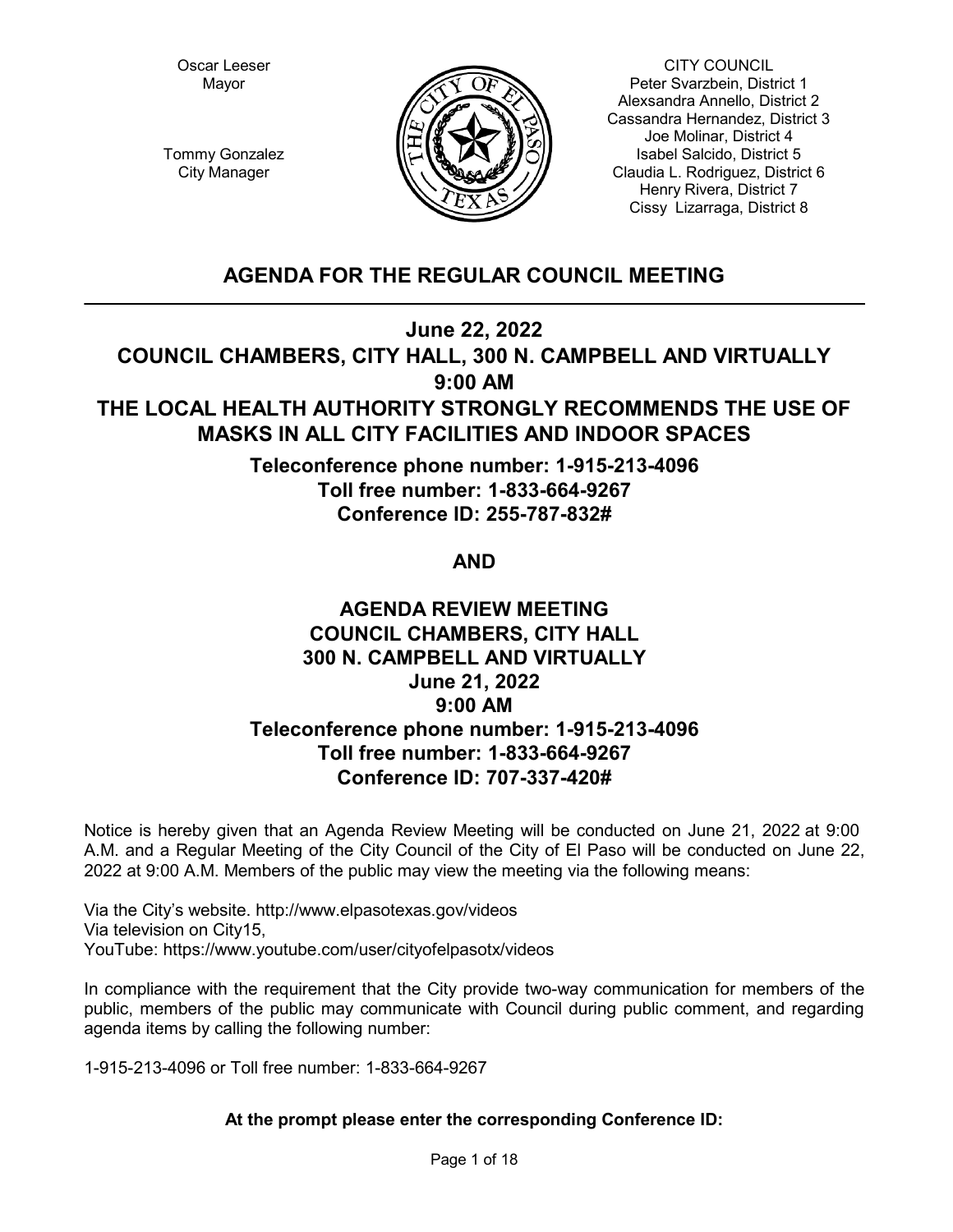**Agenda Review, June 21, 2022 Conference ID: 707-337-420# Regular Council Meeting, June 22, 2022 Conference ID: 255-787-832#** 

**The public is strongly encouraged to sign up to speak on items on this agenda before the start of this meeting on the following links:**

**https://www.elpasotexas.gov/city-clerk/meetings/city-council-meetings**

**For Call to the Public: https://elpasotx.seamlessdocs.com/f/SpeakerSignUpFormPublic**

**To speak on Agenda Items: https://elpasotx.seamlessdocs.com/f/SpeakerSignUpFormItem**

**The following member of City Council will be present via video conference:**

### **Representative Peter Svarzbein**

**A quorum of City Council must participate in the meeting.**

# **ROLL CALL**

# **INVOCATION BY EL PASO POLICE CHAPLAIN ROBERT HEMPHILL, JR. PH.D.**

# **PLEDGE OF ALLEGIANCE**

# **MAYOR'S PROCLAMATIONS**

**El Paso Athletic Hall of Fame and El Paso Sports Commission Week**

**National Cancer Survivor Month**

**Karla Yvette Sierra Day**

# **RECOGNITIONS BY MAYOR**

### **Star on the Mountain Award – Sergeants Major Academy's 50th Anniversary**

# **NOTICE TO THE PUBLIC**

All matters listed under the CONSENT AGENDA, including those on the Addition to the Agenda, will be considered by City Council to be routine and will be enacted by one motion unless separate discussion is requested by Council Members. Prior to the vote, members of the audience may ask questions regarding items on the consent agenda. When the vote has been taken, if an item has not been called out for separate discussion, the item has been approved. Council may, however, reconsider any item at any time during the meeting.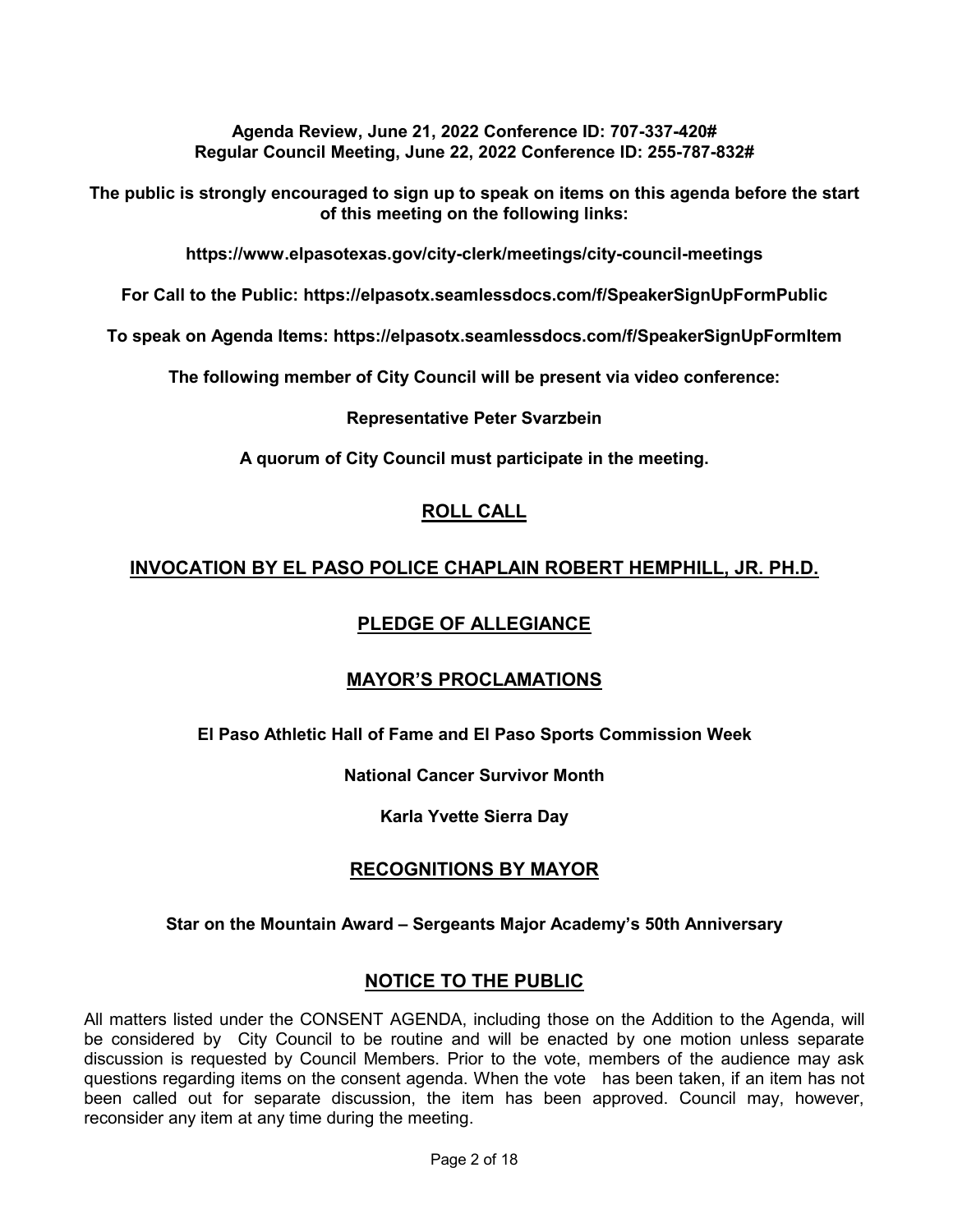# **CONSENT AGENDA - APPROVAL OF MINUTES:**

## **Goal 6: Set the Standard for Sound Governance and Fiscal Management**

**1.** Approval of Minutes of the Regular City Council Meeting of June 7, 2022, the Agenda Review Meeting of June 6, 2022, the Work Session of June 6, 2022, the Special Meeting of June 6, 2022, the Work Session of May 23, 2022, the Work Session of June 6, 2020, and the March 30, 2020 Corrected Minutes. **[22-743](http://elpasotexas.legistar.com/gateway.aspx?m=l&id=/matter.aspx?key=7206)**

#### **All Districts**

City Clerk's Office, Laura D. Prine, (915) 212-0049

# **CONSENT AGENDA - REQUEST TO EXCUSE ABSENT CITY COUNCIL MEMBERS:**

**2.** REQUEST TO EXCUSE ABSENT CITY COUNCIL MEMBERS **[22-815](http://elpasotexas.legistar.com/gateway.aspx?m=l&id=/matter.aspx?key=7277)**

# **CONSENT AGENDA - RESOLUTIONS:**

### **Goal 1: Create an Environment Conducive to Strong, Sustainable Economic Development:**

**3.** That the City Manager, or designee, be authorized to sign an Underground Electrical and Transformer Pad Easement, granting an easement to the El Paso Electric Company to provide electrical power to property located at the intersection of Hawkins Boulevard and Shuttle Columbia Drive, legally described as a 0.0357- acre Portion of Lot 2, Block 21, El Paso International Airport Tracts Unit 11, City of El Paso, El Paso County, Texas a subdivision recorded in Volume 71, Page 29, File No. 96028634 of the plat records of El Paso County, Texas. **[22-745](http://elpasotexas.legistar.com/gateway.aspx?m=l&id=/matter.aspx?key=7208) District 3** Airport, Sam Rodriguez, (915) 212-7300 **4.** That the City Manager be authorized to sign a Consent to Assignment from MARTIN BUILDING, LLC, to 204 MILLS PARTNERS, LLC, with respect to the City of El Paso's Chapter 380 Agreement for the renovation, restoration and rehabilitation of a commercial property located at 204 E. Mills, El Paso, Texas. **[22-776](http://elpasotexas.legistar.com/gateway.aspx?m=l&id=/matter.aspx?key=7238) District 8** Economic and International Development, M. Alejandra Fuentes, (915) 212-1618 Economic and International Development, Elizabeth Triggs, (915) 212-1619 **5.** That the City Council approves the recommendation of the Board of Directors of the City of El Paso Municipal Management District No. 1 that the following persons be named directors of the District for four-year terms expiring in June 2026: **[22-756](http://elpasotexas.legistar.com/gateway.aspx?m=l&id=/matter.aspx?key=7218)**

• James Feagin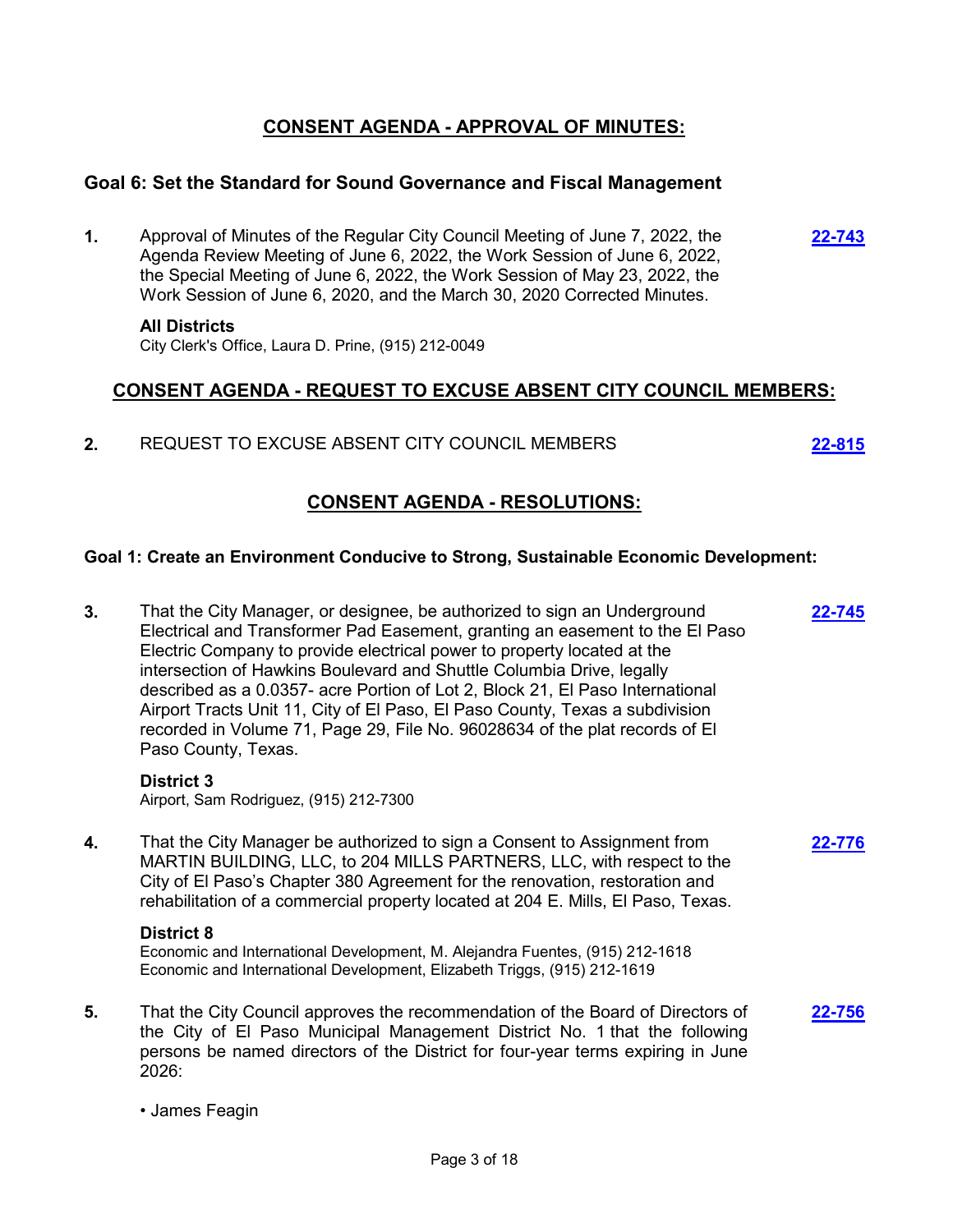- Brent D. Harris
- Scott Weaver

## **District 4**

Economic and International Development, Melissa Chaidez, (915) 212-1633 Economic and International Development, Elizabeth Triggs, (915) 212-1619

### **Goal 2: Set the Standard for a Safe and Secure City**

**6.** That the City Manager be authorized to sign Addendum No. 1 to Collective Bargaining Agreement between the City of El Paso and El Paso Municipal Police Officers' Association relating to the implementation of the Lateral Police Officer Program.

**[22-779](http://elpasotexas.legistar.com/gateway.aspx?m=l&id=/matter.aspx?key=7241)**

**[22-767](http://elpasotexas.legistar.com/gateway.aspx?m=l&id=/matter.aspx?key=7229)**

### **All Districts**

Police, Assistant Chief Peter Pacillas, (915) 212-4302

### **Goal 6: Set the Standard for Sound Governance and Fiscal Management**

**7.** That the City Manager be authorized to sign a First Amendment to the On-Call Agreement for Professional Services (Appraisal Services) between the City of El Paso and CBRE, Inc., (the "Agreement") amending the term of the Agreement from two years to three years; increasing the maximum contract amount for the term from \$100,000.00 to \$300,000.00; and providing for two one-year options to extend the Agreement with each option increasing the contract amount by an additional \$100,000.00, for a total contract amount, including options, not to exceed \$500,000.00. **[22-739](http://elpasotexas.legistar.com/gateway.aspx?m=l&id=/matter.aspx?key=7202)**

### **All Districts**

Capital Improvement Department, Sam Rodriguez, (915) 212-1845

**8.** A Resolution finding that the relocation of El Paso Electric poles, lines, conduits, other construction or improvements is necessary when associated with various City of El Paso projects and that, in accordance with Ordinance 16090, the City of El Paso requires El Paso Electric to change the route or position of its poles, lines, conduits or other construction at the Company's expense; authorizing the City Manager or his/her designee to sign a Letter of Resolution directing El Paso Electric to change the route or position of its infrastructure in order to facilitate the construction and work associated with City construction projects; and authorizing and directing the City Engineer or his/her designee to coordinate with El Paso Electric to identify the specific El Paso Electric infrastructure that will need to be relocated to accommodate the construction of the City improvements, any adjacent property, public areas, and rights of way.

### **All Districts**

Economic and International Development, Karina Brasgalla, (915) 212-1570

# **CONSENT AGENDA - BOARD APPOINTMENTS:**

**Goal 1: Create an Environment Conducive to Strong, Sustainable Economic Development:**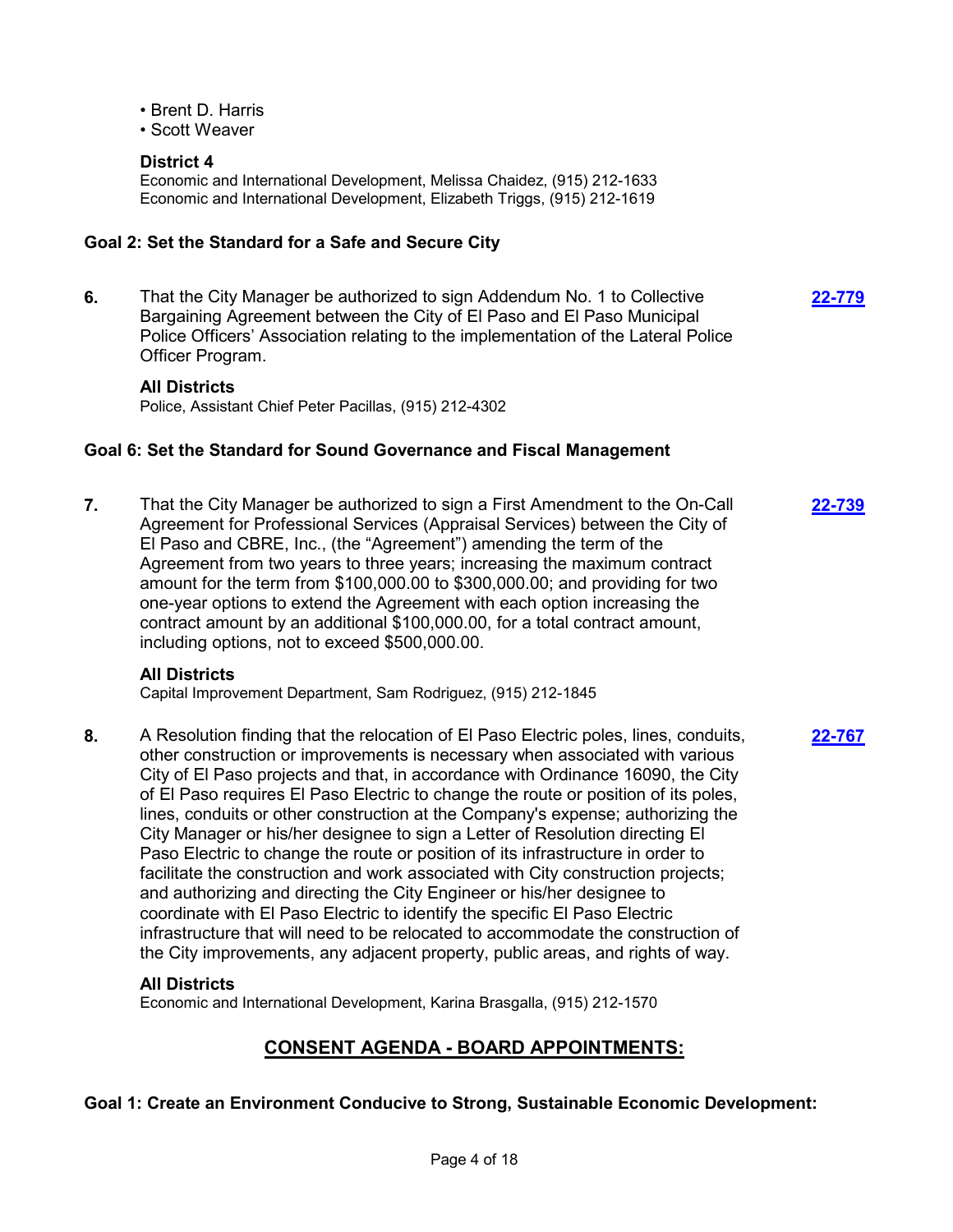**9.** Holt Grambling to the Tax Increment Reinvestment Zone Number Five by Mayor Oscar Leeser. **[22-820](http://elpasotexas.legistar.com/gateway.aspx?m=l&id=/matter.aspx?key=7282)**

Members of the City Council, Mayor Oscar Leeser, (915) 212-0021

### **Goal 8: Nurture and Promote a Healthy, Sustainable Community**

**10.** Alfredo Borrego to the Community Development Steering Committee by Representative Alexsandra Annello, District 2. **[22-819](http://elpasotexas.legistar.com/gateway.aspx?m=l&id=/matter.aspx?key=7281)**

Members of the City Council, Representative Alexsandra Annello, (915) 212-0002

# **CONSENT AGENDA - APPLICATIONS FOR TAX REFUNDS:**

### **Goal 6: Set the Standard for Sound Governance and Fiscal Management**

**11.** That the tax refunds listed on the attachment posted with this agenda be approved. This action would allow us to comply with state law which requires approval by the legislative body of refunds of tax overpayments greater than \$2,500.00. (See Attachment A) **[22-750](http://elpasotexas.legistar.com/gateway.aspx?m=l&id=/matter.aspx?key=7212)**

### **All Districts**

Tax Office, Maria O. Pasillas, (915) 212-1737

# **CONSENT AGENDA - NOTICE OF CAMPAIGN CONTRIBUTIONS:**

### **Goal 5: Promote Transparent and Consistent Communication Amongst All Members of the Community**

**12.** For notation pursuant to Section 2.92.080 of the City Code, receipt of campaign contribution of five hundred dollars or greater by Representative Claudia L. Rodriguez in the amount of \$2,500.00 from JP Bryan. **[22-816](http://elpasotexas.legistar.com/gateway.aspx?m=l&id=/matter.aspx?key=7278)**

Members of the City Council, Representative Claudia L. Rodriguez, (915) 212-0006

# **CONSENT AGENDA - REQUESTS TO ISSUE PURCHASE ORDERS:**

### **Goal 1: Create an Environment Conducive to Strong, Sustainable Economic Development:**

**13.** The linkage to the Strategic Plan is subsection 1.4 - Grow the core business of air transportation. **[22-774](http://elpasotexas.legistar.com/gateway.aspx?m=l&id=/matter.aspx?key=7236)**

Award Summary:

That the Director of the Purchasing & Strategic Sourcing Department be authorized to issue Purchase Orders for 2022 - 0699 Airport Advertisement at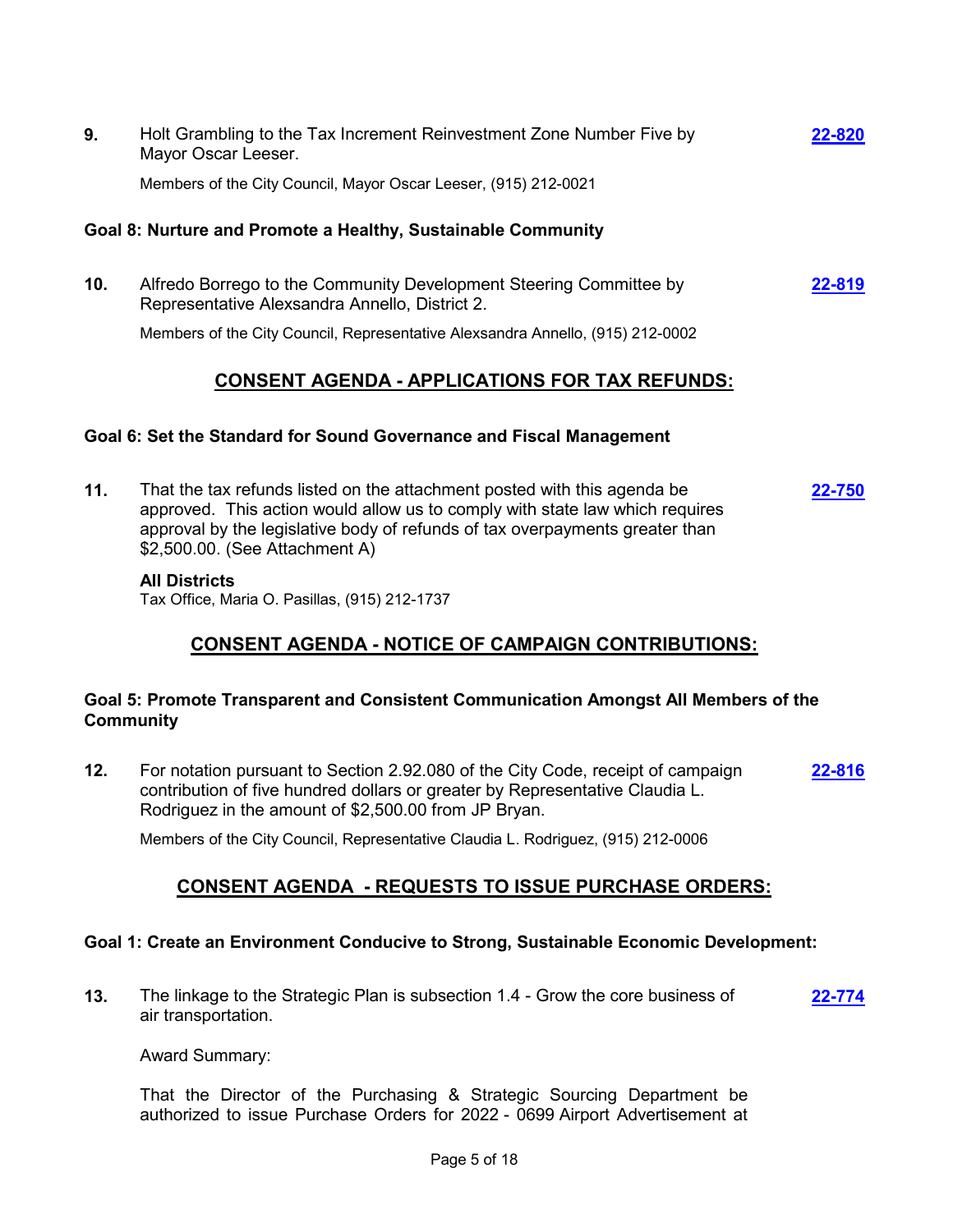the Chihuahuas' Stadium to MountainStar Sports Group, LLC dba El Paso Stadium Operations Company, for a term of three (3) years. The total contract estimated amount is \$386,362.50. This contract will allow the El Paso International Airport to promote initiatives, projects, or announcements at Southwest University Park.

Contract Variance: N/A

| Department:                    | El Paso International Airport                      |
|--------------------------------|----------------------------------------------------|
| Award to:                      | MountainStar Sports Group, LLC dba El Paso Stadium |
| Operations                     | Company                                            |
|                                | El Paso, TX                                        |
| Term:                          | Three (3) Years                                    |
| Year 1:                        | \$125,000.00                                       |
| Year 2:                        | \$128,750.00                                       |
| Year 3:                        | \$132,612.50                                       |
| <b>Total Estimated Amount:</b> | \$386,362.50                                       |
| Account No.:                   | 562-3000-62030-521170                              |
| <b>Funding Source:</b>         | <b>Airport Operations Funds</b>                    |
| $Distribt(s)$ :                | All                                                |

This purchase is pursuant Texas Local Government Code Exemption 252.022 (16) advertising, other than legal notices.

Additionally, it is requested that the City Attorney's Office review and that the City Manager be authorized to execute any related contract documents and agreements necessary to effectuate this award.

### **All Districts**

Purchasing and Strategic Sourcing, Claudia A. Garcia, (915) 212-1218 Airport, Sam Rodriguez, (915) 212-1845

# **REGULAR AGENDA - MEMBERS OF THE CITY COUNCIL**

### **Goal 3: Promote the Visual Image of El Paso**

**14.** Discussion and action on a Resolution recognizing the month of June 2022 as Pride Month and accepting a donation of a Progress Pride flag from EP Sun City Pride and to have City Hall fly the Progress Pride flag every year in June in solidarity with the LGBTQIA+ Community.

**[22-817](http://elpasotexas.legistar.com/gateway.aspx?m=l&id=/matter.aspx?key=7279)**

#### **All Districts**

Members of the City Council, Representative Henry Rivera, (915) 212-0007 Members of the City Council, Representative Alexsandra Annello, (915) 212-0002

### **Goal 4: Enhance El Paso's Quality of Life through Recreational, Cultural and Educational Environments**

**15.** Discussion and action to approve a Resolution recognizing June 19, 2022 as Juneteenth Independence Day and recognizing organizations and citizens of El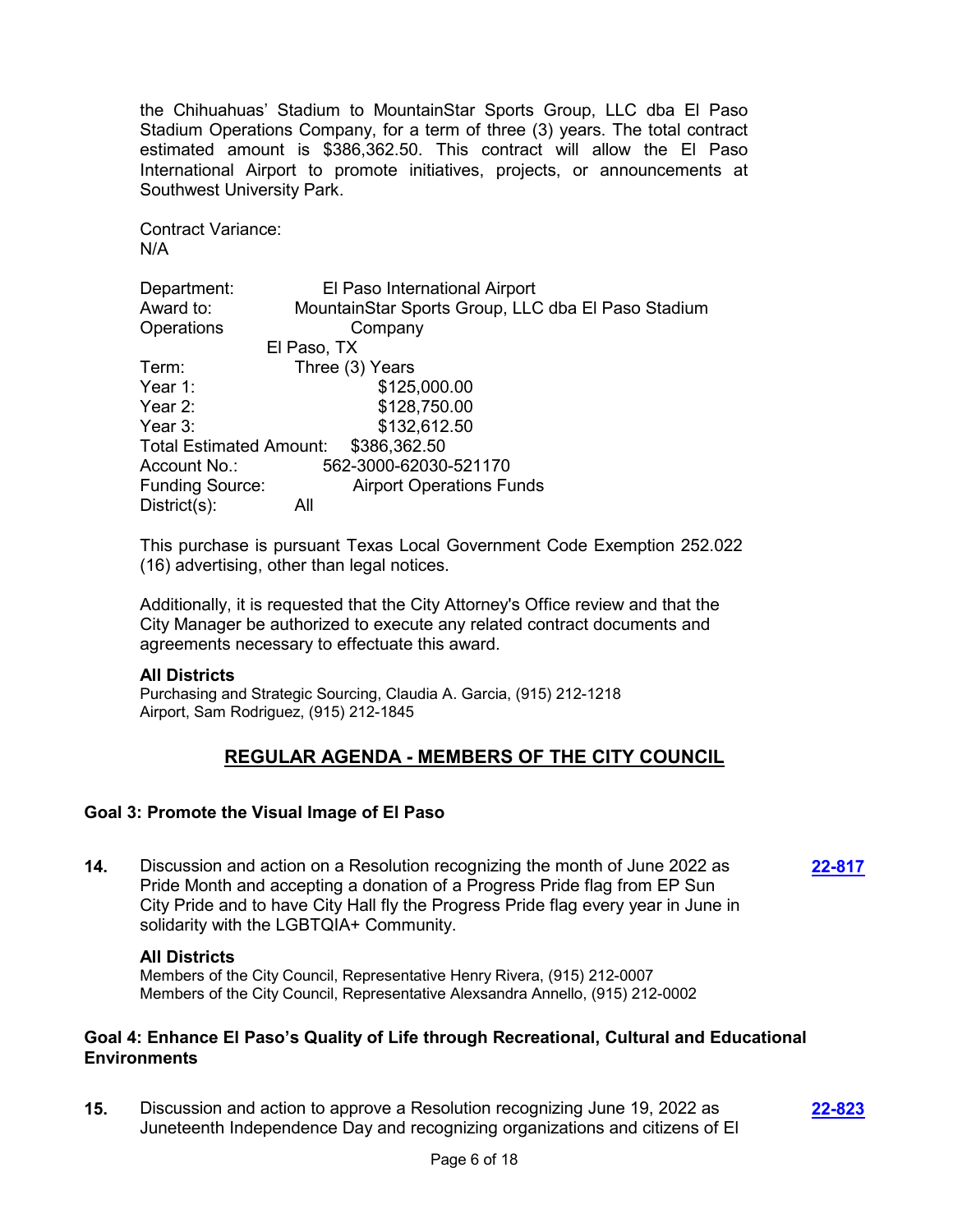Paso who celebrate this important day to our nation.

### **All Districts**

Members of the City Council, Representative Alexsandra Annello, (915) 212-0002

**16.** Discussion and action approving a Resolution authorizing the use of District 1 discretionary funds in the amount of \$6,259.00, to supplement funding the Borderland Neighborhood Association's Project of purchasing and installing a security camera system for Borderland Park. **[22-825](http://elpasotexas.legistar.com/gateway.aspx?m=l&id=/matter.aspx?key=7287)**

### **District 1**

Members of the City Council, Representative Peter Svarzbein, (915) 212-1002

**17.** Discussion and action to direct the City Manager to designate March 31st of each year as an official City of El Paso holiday as part of continued efforts to address systemic barriers to racism and better include, celebrate, and uplift communities of color in honor of Cesar Chavez Day. **[22-826](http://elpasotexas.legistar.com/gateway.aspx?m=l&id=/matter.aspx?key=7288)**

### **All Districts**

Members of the City Council, Representative Henry Rivera, (915) 212-0007

# **REGULAR AGENDA - OPERATIONAL FOCUS UPDATES**

### **Goal 7: Enhance and Sustain El Paso's Infrastructure Network**

**18.** Texas Department of Transportation (TxDOT) operational update on projects currently in design and estimated completion dates for construction projects to include reporting on aesthetic/landscaping elements. **[22-766](http://elpasotexas.legistar.com/gateway.aspx?m=l&id=/matter.aspx?key=7228)**

### **All Districts**

Capital Improvement Department, Yvette Hernandez, (915) 212-1860

# **CALL TO THE PUBLIC – PUBLIC COMMENT:**

**Call to the Public will begin at 12:00 p.m. Requests to speak must be received by 9:00 a.m. on the date of the meeting. Sixty minutes in total will be devoted for Call to the Public. This time is reserved for members of the public who would like to address the City Council on items that are not on the City Council Agenda.**

**Members of the public may communicate with Council during public comment, and regarding agenda items by calling 1-915-213-4096 or toll free number 1-833-664-9267 at the prompt please enter the following Conference ID: 255-787-832#** 

**A sign-up form is available on line for those who wish to sign up in advance of the meeting at: https://elpasotx.seamlessdocs.com/f/SpeakerSignUpFormPublic**

# **REGULAR AGENDA - FIRST READING OF ORDINANCES:**

# **INTRODUCTION OF ORDINANCES PURSUANT TO SECTION 3.9 OF THE EL PASO CITY**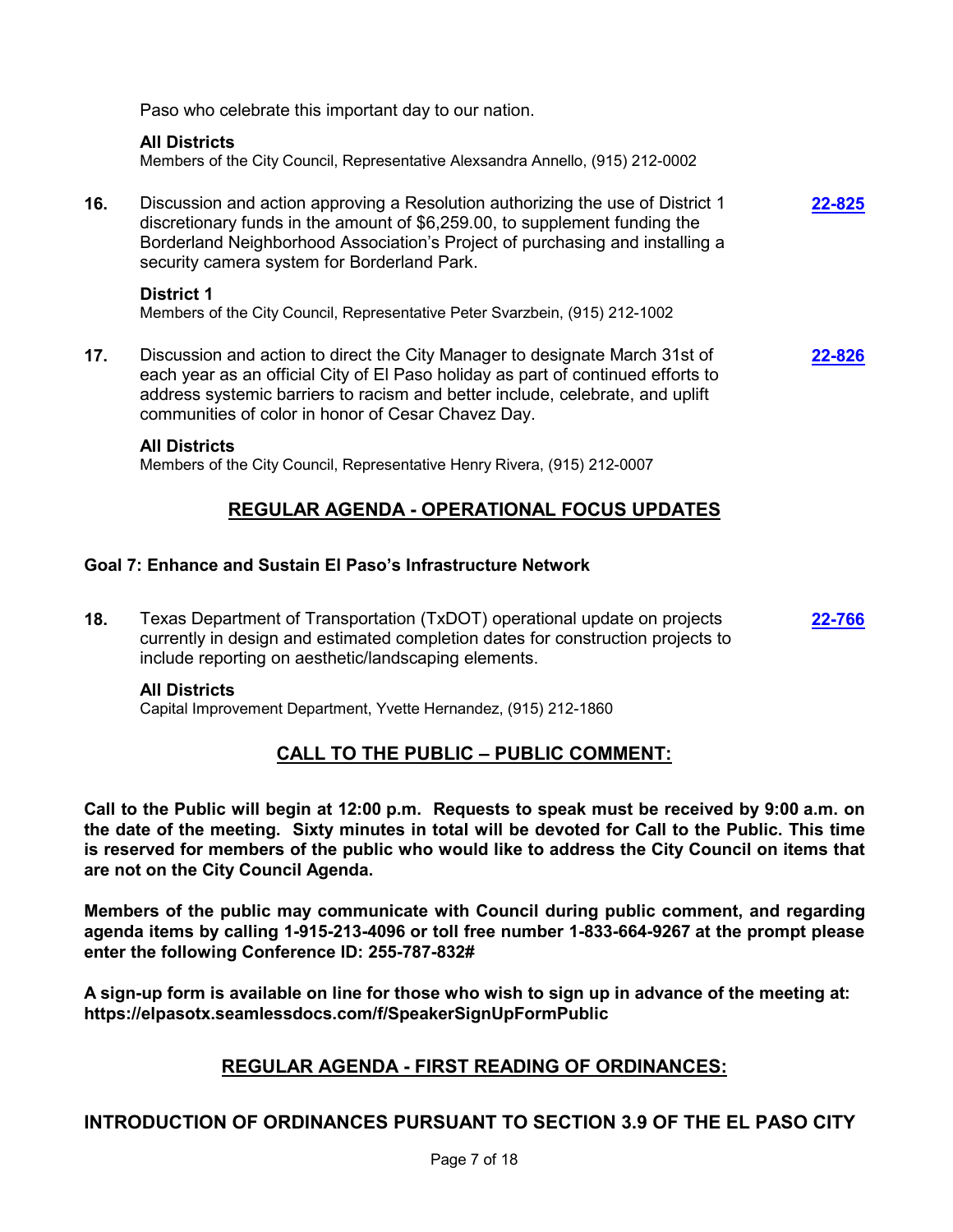## **CHARTER:**

# **Public comment typically is not taken during the first reading of ordinances. Public comments are invited at the date of the scheduled public hearing.**

Public Hearings will be held as part of the regular City Council meeting that begins at approximately 9:00 a.m. All interested persons present shall have an opportunity to be heard at that time. After the public hearings, Council may also delay taking action on Ordinances; no requirement is made by Section 3.9B of the El Paso City Charter to publish any further notice. Copies of all Ordinances are available for review in the City Clerk's office, 300 N. Campbell, Monday through Thursday, 7:00 a.m. to 6:00 p.m.

**[22-754](http://elpasotexas.legistar.com/gateway.aspx?m=l&id=/matter.aspx?key=7216)**

### **Goal 3: Promote the Visual Image of El Paso**

**19.** An Ordinance changing the zoning of a portion of Tract 9A1, 9B1, Laura E. Mundy Survey 238 and a portion of Nellie D. Mundy Survey No. 244, City of El Paso, El Paso County, Texas from R-5/c (Residential/conditions) to C-2/c (Commercial/conditions) and from R-5/sp (Residential/special permit) to C-2 (Commercial) and imposing conditions. The penalty is as provided for in Chapter 20.24 of the El Paso City Code.

The proposed rezoning meets the intent of the Future Land Use designation for the property and is in accordance with Plan El Paso, the City's Comprehensive Plan.

Subject Property: Generally North of Transmountain Road and East of Interstate 10 Applicant: EP Transmountain Residential, LLC. PZRZ22-00009

**District 1** Planning and Inspections, Philip F. Etiwe, (915) 212-1553 Planning and Inspections, Andrew Salloum, (915) 212-1603

### **PUBLIC HEARING WILL BE HELD ON JULY 19, 2022**

**20.** An Ordinance granting Special Permit No. PZST22-00004, to allow for a governmental use, building (Environmental Service Department - Citizen Collection Station) on the property described as Lot 3, Block 1, Castner Range Subdivision #1, 9135 Stahala Drive, City of El Paso, El Paso County, Texas, Pursuant to Section 20.04.320 of the El Paso City Code. The penalty being as provided in Chapter 20.24 of the El Paso City Code. **[22-755](http://elpasotexas.legistar.com/gateway.aspx?m=l&id=/matter.aspx?key=7217)**

The proposed special permit meets the intent of the Future Land Use designation for the property and is in accordance with Plan El Paso, the City's Comprehensive Plan.

Subject Property: 9135 Stahala Drive Applicant: City of El Paso, PZST22-00004

### **District 4**

Planning and Inspections, Philip F. Etiwe, (915) 212-1553 Planning and Inspections, Andrew Salloum, (915) 212-1603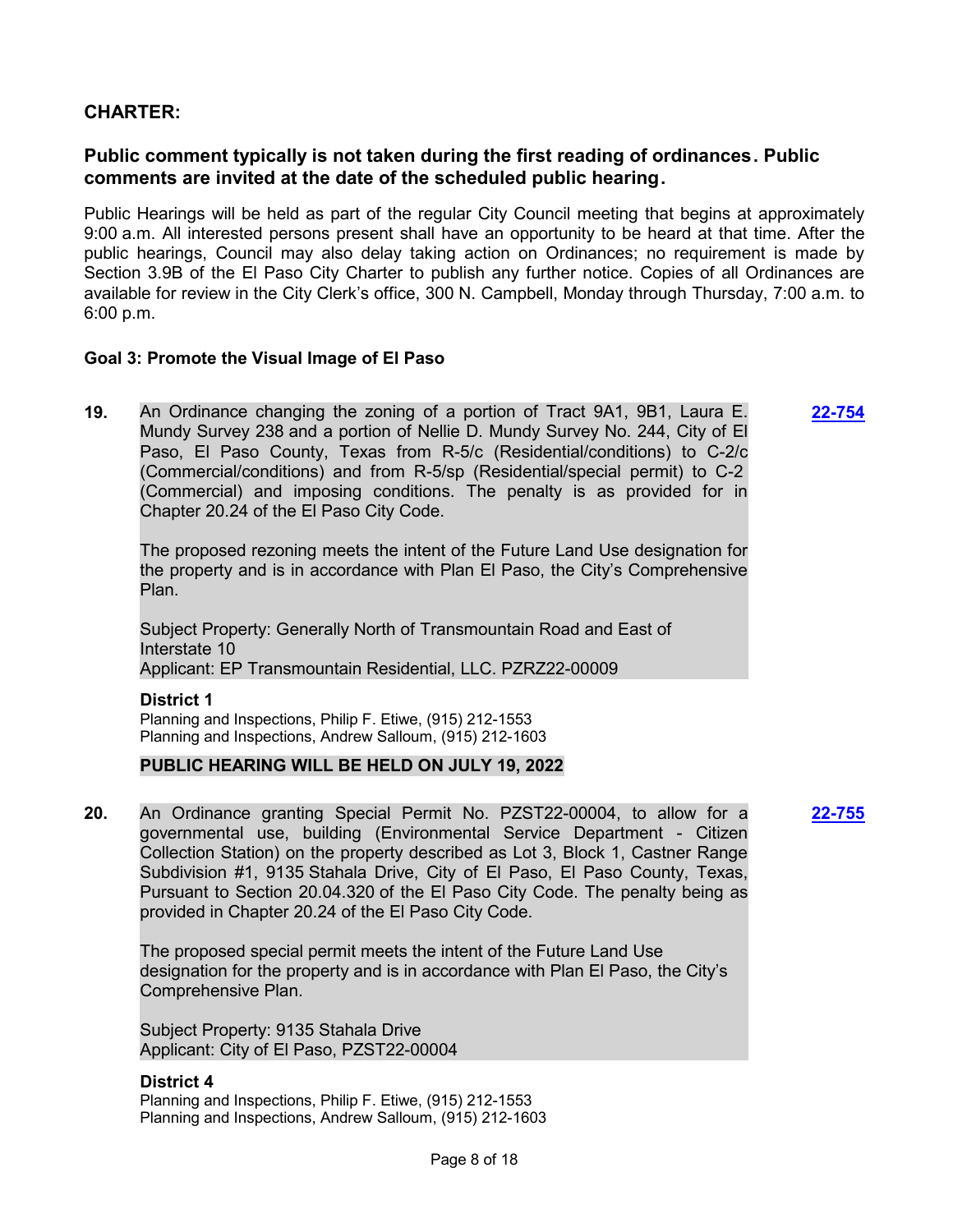### **PUBLIC HEARING WILL BE HELD ON JULY 19, 2022**

**21.** An Ordinance changing the zoning of Tract 4-A-1, Tract 4-A-2, Tract 4-B, Tract 4-C, Tract 4-D, Block 14, Ysleta Grant, 8100 North Loop Drive, City of El Paso, El Paso County, Texas from R-3 (Residential) to C-2 (Commercial), and imposing conditions. The penalty is as provided for in Chapter 20.24 of the El Paso City Code.

The proposed rezoning meets the intent of the Future Land Use designation for the property and is in accordance with Plan El Paso, the City's Comprehensive Plan.

Subject Property: 8100 North Loop Drive Applicant: Ray Mancera, PZRZ22-00001

**District 7** Planning and Inspections, Philip F. Etiwe, (915) 212-1553 Planning and Inspections, Saul Pina, (915) 212-1612

### **PUBLIC HEARING WILL BE HELD ON JULY 19, 2022**

### **Goal 6: Set the Standard for Sound Governance and Fiscal Management**

**22.** An Ordinance authorizing the City Manager to sign a Purchase and Sale Agreement, Special Warranty Deed and any other documents necessary to convey to Franklin Mountain Communities, LLC, approximately 1.73 acres of land being described as a portion of Section 20, Block 81, Township 1 and portion of Section 19, Block 80, Township 1, Texas & Pacific Railway Company Surveys, City of El Paso, El Paso County, Texas.

#### **District 4**

El Paso Water, Alex Vidales, (915) 594-5636

### **PUBLIC HEARING WILL BE HELD ON JULY 6, 2022**

# **REGULAR AGENDA – OTHER BIDS, CONTRACTS, PROCUREMENTS:**

### **Goal 4: Enhance El Paso's Quality of Life through Recreational, Cultural and Educational Environments**

**23.** This linkage to Strategic Plan is subsection 4.2 - Create innovative recreational, educational and cultural programs. **[22-771](http://elpasotexas.legistar.com/gateway.aspx?m=l&id=/matter.aspx?key=7233)**

Discussion and action on the request that the Director of Purchasing & Strategic Sourcing be authorized to issue a purchase order to Sirsi Corporation dba SirsiDynix referencing Contract 2019-814 Integrated Library Services System Software. This change order is to increase the contract by \$92,018.10 for a total amount not to exceed \$998,628.23. The change order is to add the maintenance of the SirsiDynix mobile app and inclusion of eResource Central gateway services and connectors for the remainder of the contract.

**[22-758](http://elpasotexas.legistar.com/gateway.aspx?m=l&id=/matter.aspx?key=7220)**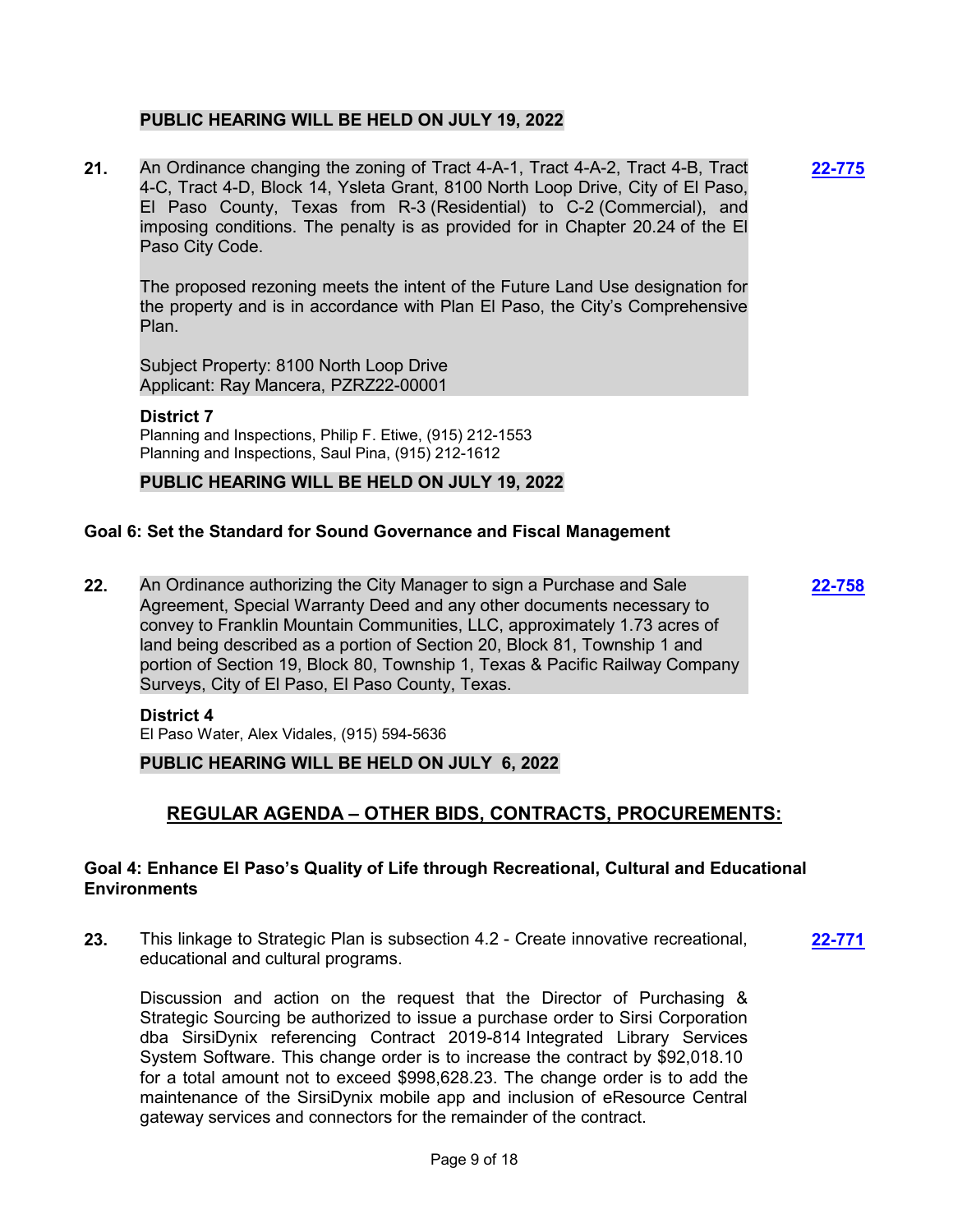Contract Variance: No contract variance

Department: Library Award to: Sirsi Corporation dba SirsiDynix Lehi, UT Total Estimated Amount: \$92,018.10 Account No.: 239-522290-1000-15240-P1506 **Funding Source General Funds** District(s): All

This is a Sole Source, service contract.

#### **All Districts**

Purchasing and Strategic Sourcing, Claudia A. Garcia, (915) 212-1218 Libraries, Norma Martinez, (915) 212-5822

### **Goal 6: Set the Standard for Sound Governance and Fiscal Management**

**24.** The linkage to Strategic Plan is subsection 6.2 - Implement employee benefits and services that promote financial security.

**[22-772](http://elpasotexas.legistar.com/gateway.aspx?m=l&id=/matter.aspx?key=7234)**

#### Award Summary:

Discussion and action of the award of Solicitation No. 2022-0194R Benefit Consulting Services to Gallagher Benefits Services, Inc., for an initial term of five (5) years for an estimated amount of \$738,750.00. The award also includes a three (3) year option for an estimated amount of \$443,250.00. The total contract value is, including the initial term plus options is eight (8) years, for an estimated amount of \$1,182,000.00.

Contract Variance:

The difference based in comparison to the previous contract is as follows: An increase of \$204,150.00 for the initial term, which represents a 38.19% increase due to higher hourly rates and new services added to this contract.

| Department:                        | <b>Human Resources</b>            |
|------------------------------------|-----------------------------------|
| Award to:                          | Gallagher Benefits Services, Inc. |
|                                    | Rolling Meadows, IL               |
| $Item(s)$ :                        | All                               |
| Initial Term:                      | 5 years                           |
| Option to Extend:                  | 3 years                           |
| <b>Annual Estimated Award:</b>     | \$147,750.00                      |
| Initial Term Estimated Award:      | \$738,750.00 (5 years)            |
| <b>Option Term Estimated Award</b> | $$443,250.00(3 \text{ years})$    |
| <b>Total Estimated Award:</b>      | \$1,182,000.00 (8 years)          |
| Account No.:                       | 209-3500-14045-521160-P1414       |
| <b>Funding Source</b>              | Self Insurance Fund               |
| $District(s)$ :                    | All                               |

This is a Request for Proposal, requirements contract.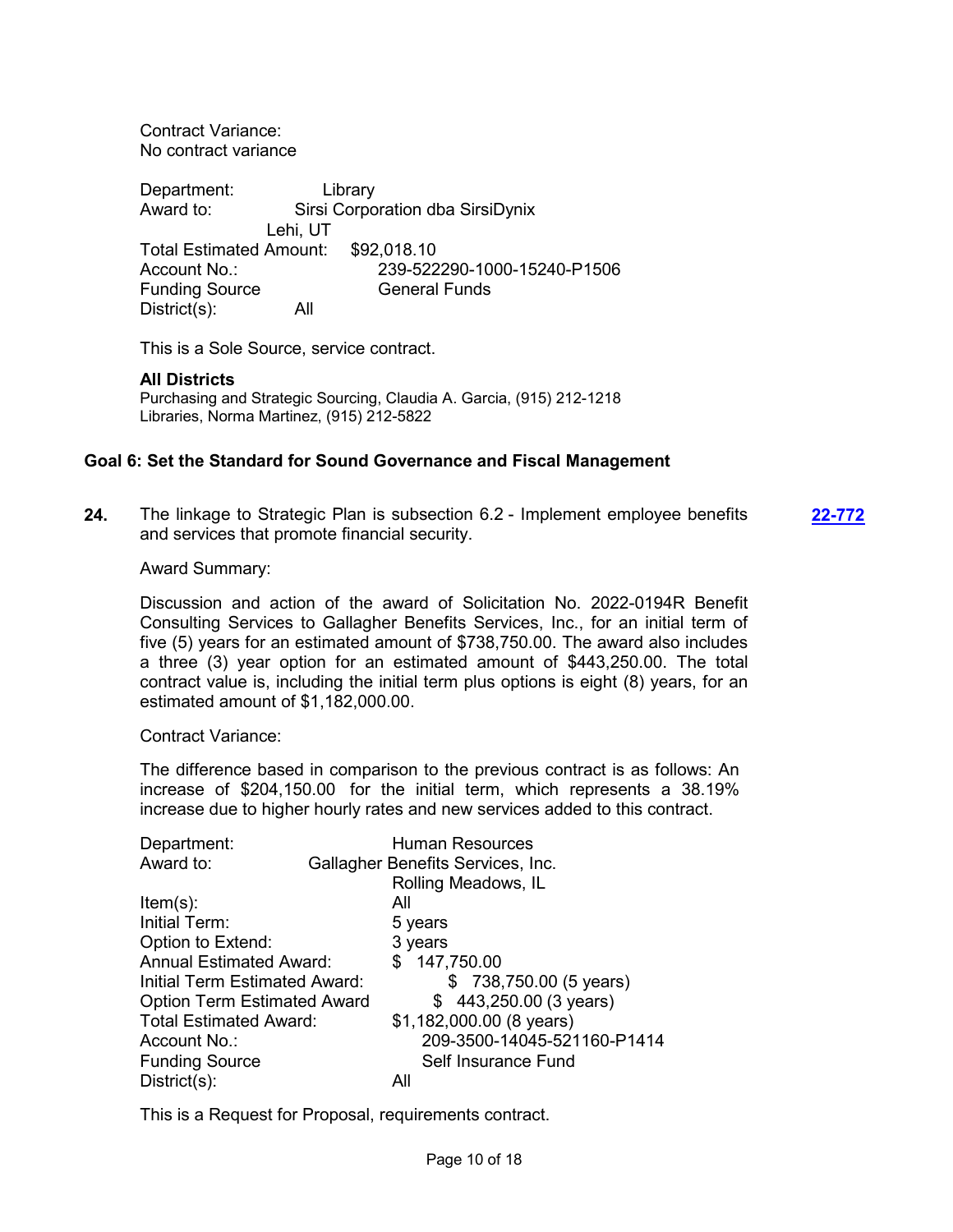The Purchasing & Strategic Sourcing and the Human Resources Departments recommend award as indicated to Gallagher Benefits Services, Inc., the highest ranked proposer based on evaluation factors established for this procurement. In accordance with this award, the City Manager or designee is authorized to exercise future options if needed.

#### **All Districts**

Purchasing and Strategic Sourcing, Claudia A. Garcia, (915) 212-1218 Human Resources, Araceli Guerra, (915) 212-1401

#### **Goal 7: Enhance and Sustain El Paso's Infrastructure Network**

**25.** The linkage to the Strategic Plan is subsection 7.2 - Improve competitiveness through infrastructure improvements impacting the quality of life. **[22-768](http://elpasotexas.legistar.com/gateway.aspx?m=l&id=/matter.aspx?key=7230)**

Discussion and action on the award of Solicitation 2022-0508 Pebble Hills Blvd, Airport Rd, Vista del Sol Dr, Arterial Lighting and Landscape Improvements to MARTINEZ BROS. CONTRACTORS, LLC for Base Bid I: \$437,229.91, Base Bid II: \$1,182,994.67, Base Bid III: \$3,513,400.73 and Additive Alternate I: \$358,576.05 for a total estimated award of \$5,492,201.36. This project consists of arterial lighting and landscape improvements along Pebble Hills, Airport Rd. and Vista del Sol.

| Capital Improvement                         |
|---------------------------------------------|
| MARTINEZ BROS. CONTRACTORS, LLC             |
| El Paso, TX                                 |
| Base Bid I, II, III & Additive Alternate I  |
| 570 Consecutive Calendar Days               |
| \$437,229.91                                |
| \$1,182,994.67                              |
| \$3,513,400.73                              |
| \$358,576.05<br>Additive Alternate I:       |
| Total Estimated Award: \$5,492,201.36       |
| 190 - 4745 - 28900 - 580220 - PCP20ST013    |
| <b>Funding Source:</b><br>2019 Capital Plan |
| 3,6,7                                       |
|                                             |

This is a Competitive Sealed Proposal, unit price contract.

The Purchasing & Strategic Sourcing and Capital Improvement Departments recommend award as indicated to MARTINEZ BROS. CONTRACTORS, LLC the highest ranked offeror.

It is requested that the City Manager be authorized to establish the funding sources and make any necessary budget transfers and execute any and all documents necessary for execution of this award.

Work under this unit price contract is only an estimated value and will be ordered, performed, invoiced, and paid by measured quantity. The actual cost of this contract may be higher or lower than the total estimated value and will be the sum total of unit prices at the end of the contract term.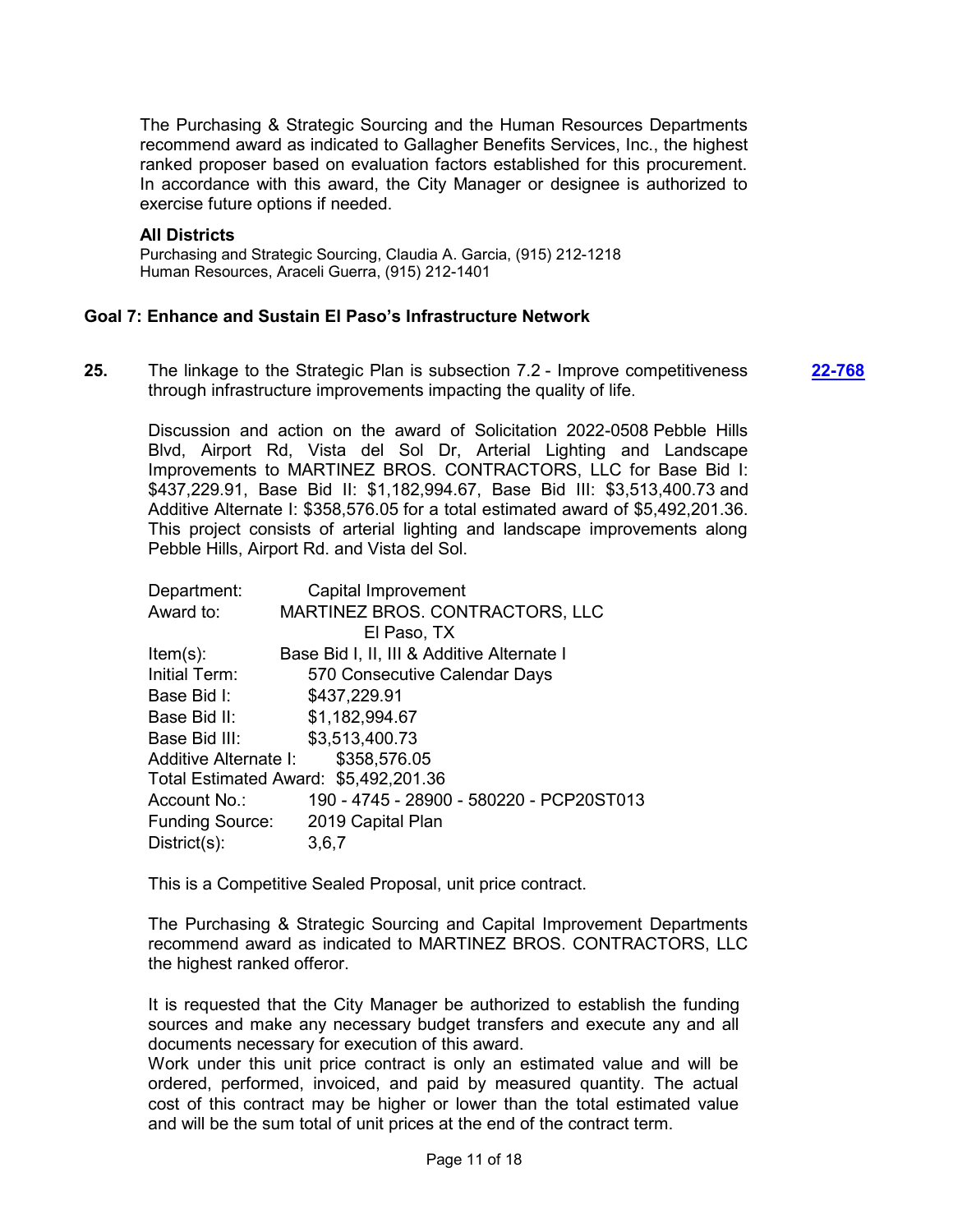As a part of this award, upon the review of the City Attorney, the City Engineer may without further authorization from City Council approve contract changes which are necessary for proper execution of the work and carrying out the intent of the project, which are in accordance with applicable law, do not make changes to the prices and are within the appropriate budget.

#### **Districts 3, 6 and 7**

Purchasing and Strategic Sourcing, Claudia A. Garcia, (915) 212-1218 Capital Improvement Department, Yvette Hernandez, (915) 212-1860

## **REGULAR AGENDA – PUBLIC HEARINGS AND SECOND READING OF ORDINANCES:**

### **Goal 2: Set the Standard for a Safe and Secure City**

**26.** An Ordinance amending Title 9 (Health and Safety), Chapter 9.40 (Noise), Section 9.40.020 (Applicability) to clarify the Reasonable Sensibilities Standard; Section 9.40.030 (Sound Level Violations) to clarify the maximum sound level, that sound levels apply to properties producing the noise, and the locations of sound readings; Section 9.40.040 (Vibration) to clarify that Vibration Violations can occur on any affected property; Section 9.40.070 (Penalties) to clarify that the city may seek civil action and penalties of up to \$1,000 per day; Section 9.40.080 (Enforcement) to clarify which departments have authority to enforce; the penalty as provided in Section 9.40.070 of the City Code. [POSTPONED FROM 03-01-2022, 04-26-2022, 05-10-2022, AND 06-07-2022]

### **All Districts**

Police, Assistant Chief Peter Pacillas, (915) 212-4308

### **Goal 3: Promote the Visual Image of El Paso**

**27.** An Ordinance amending Title 5 (Business License and Permit Regulations), Chapter 5.03 (Amplified Sound Permit), Article I (General Provisions), Section 5.03.020 (A) and Section 5.03.020 (E) (Definitions), Article II (Permit Application Process) Section 5.03.040 (B) (3) (Permit Application Processing), Article III (Denial, Suspension, Revocation, and Appeals) Section 5.03.080 (B) (5) and Section 5.03.090 (A) (2), Article IV (Permit Standards), Section 5.03.110 (A) (Permit Standards), Article VI (Violation; Penalty) Section 5.03.130 (C) Violation and adding Section 5.03.130 (E); The penalty as provided in 5.03.130 of the El Paso City Code. [POSTPONED FROM 03-01-2022, 04-26-2022, 05-10-2022, AND 06-07-2022]

### **All Districts**

Planning and Inspections, Philip F. Etiwe, (915) 212-1553 Planning and Inspections, Tony De La Cruz, (915) 212-1589

**28.** An Ordinance amending the Future Land Use Map (FLUM) contained in "Plan El Paso" for the properties legally described as Tract 1C, Block 1 and Tract 1A, Block 2, Ysleta Grant, 9879 North Loop Drive, City of El Paso, El Paso County, Texas, from O-3, Agriculture to G-7, Industrial and/or Railyards.

**[22-216](http://elpasotexas.legistar.com/gateway.aspx?m=l&id=/matter.aspx?key=6680)**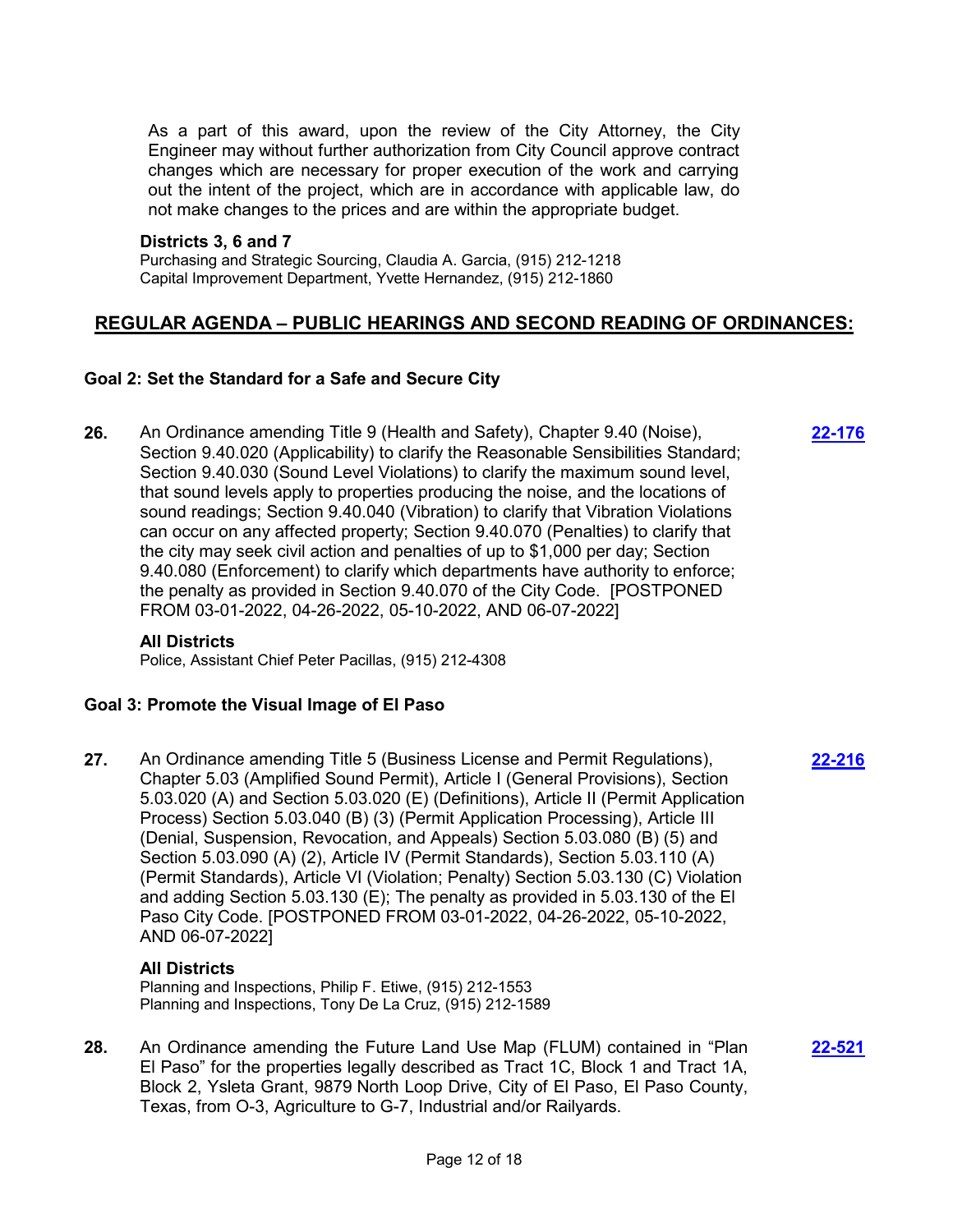Subject Property: 9879 North Loop Drive Applicant: Hunt Eastlake Industrial, LLC. PLCP21-00004 [POSTPONED FROM 05-10-2022]

#### **District 6**

Planning and Inspections, Philip F. Etiwe, (915) 212-1553 Planning and Inspections, Andrew Salloum, (915) 212-1603

**29.** An Ordinance changing the zoning of Tract 1C, Block 1 and Tract 1A, Block 2, Ysleta Grant, 9879 North Loop Drive, City of El Paso, El Paso County, Texas from R-F (Ranch and Farm) to C-4/c (Commercial/condition) and imposing conditions. The penalty is as provided for in Chapter 20.24 of the El Paso City Code.

The proposed rezoning meets the intent of the Future Land Use designation for the property and is in accordance with "Plan El Paso", the City's Comprehensive Plan.

Subject Property: 9879 North Loop Drive Applicant: Hunt Eastlake Industrial, LLC, PZRZ21-00017 [POSTPONED FROM 05-10-2022]

#### **District 6**

Planning and Inspections, Philip F. Etiwe, (915) 212-1553 Planning and Inspections, Andrew Salloum, (915) 212-1603

**30.** An Ordinance amending the Future Land Use Map (FLUM) contained in "Plan El Paso" for the properties legally described as Tract 2, 2B, and 3D, Block 2, Ysleta Grant, City of El Paso, El Paso County, Texas, from O-3, Agriculture to G-4, Suburban (Walkable). **[22-523](http://elpasotexas.legistar.com/gateway.aspx?m=l&id=/matter.aspx?key=6987)**

Subject Property: North of Inglewood Drive and West of North Loop Drive Applicant: BRE Development, LLC. PLCP21-00005 [POSTPONED FROM 05-10-2022]

#### **District 7**

Planning and Inspections, Philip F. Etiwe, (915) 212-1553 Planning and Inspections, Andrew Salloum, (915) 212-1603

**31.** An Ordinance changing the zoning of Tracts 2, 2B, and 3D, Block 2, Ysleta Grant, City of El Paso, El Paso County, Texas from R-F (Ranch and Farm) to A-O/c (Apartment/Office/condition), and imposing conditions. The penalty is as provided for in Chapter 20.24 of the El Paso City Code.

The proposed rezoning meets the intent of the Future Land Use designation for the property and is in accordance with "Plan El Paso", the City's Comprehensive Plan.

Subject Property: North of Inglewood Drive and West of North Loop Drive Applicant: BRE Development, LLC. PZRZ21-00035 [POSTPONED FROM 05-10-2022]

#### **District 7**

Planning and Inspections, Philip F. Etiwe, (915) 212-1553

**[22-522](http://elpasotexas.legistar.com/gateway.aspx?m=l&id=/matter.aspx?key=6986)**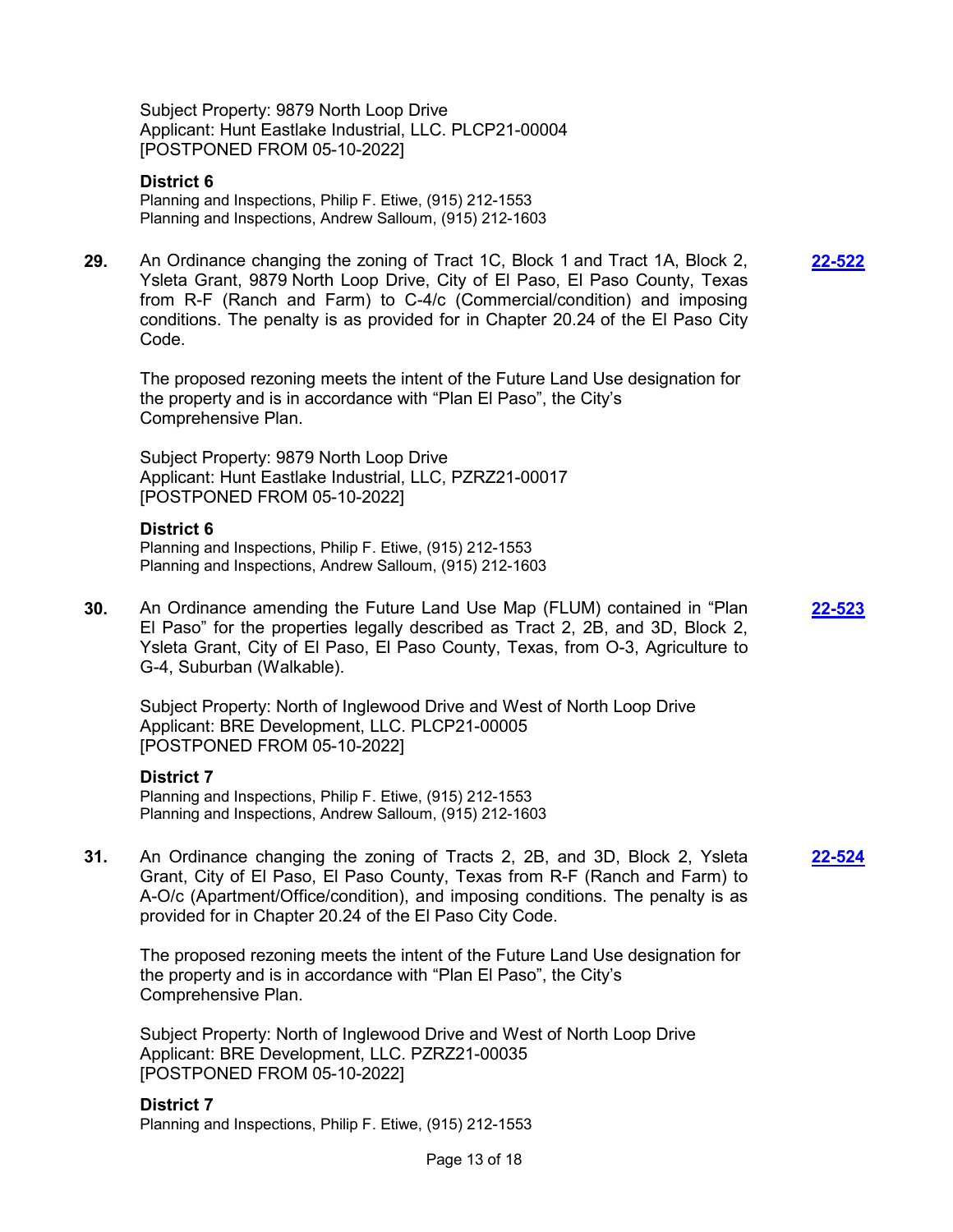Planning and Inspections, Andrew Salloum, (915) 212-1603

**32.** An Ordinance changing the zoning of a portion of Lot 1, Block 4, Riverside International Industrial Center, 9751 Pan American Drive, City of El Paso, El Paso County, Texas from R-F (Ranch and Farm) to M-1 (Light Manufacturing). The penalty is as provided for in Chapter 20.24 of the El Paso City Code.

**[22-585](http://elpasotexas.legistar.com/gateway.aspx?m=l&id=/matter.aspx?key=7049)**

The proposed rezoning meets the intent of the Future Land Use designation for the property and is in accordance with Plan El Paso, the City's Comprehensive Plan.

Subject Property: 9751 Pan American Drive Applicant: El Paso Water, PZRZ22-00004 [POSTPONED FROM 05-24-2022]

#### **District 7**

Planning and Inspections, Philip F. Etiwe, (915) 212-1553 Planning and Inspections, Nina Rodriguez, (915) 212-1561

**33.** An Ordinance changing the zoning of Lot 27, Block 6, Stiles Gardens, 7249 Dale Road, City of El Paso, El Paso County, Texas from A-2 (Apartment) to C-1 (Commercial), and imposing conditions. The penalty is as provided for in Chapter 20.24 of the El Paso City Code. **[22-657](http://elpasotexas.legistar.com/gateway.aspx?m=l&id=/matter.aspx?key=7120)**

The proposed rezoning meets the intent of the Future Land Use designation for the property and is in accordance with Plan El Paso, the City's Comprehensive Plan.

Subject Property: 7249 Dale Road Applicant: Scott Winton, PZRZ21-00031

#### **District 3**

Planning and Inspections, Philip F. Etiwe, (915) 212-1553 Planning and Inspections, Luis Zamora, (915) 212-1552

**34.** An Ordinance changing the zoning of a portion of Tract 3A, Nellie D. Mundy Survey No. 240, an addition to the City of El Paso, El Paso County, Texas from R-3 (Residential) to A-4 (Apartment), and imposing a condition. The penalty is as provided for in Chapter 20.24 of the El Paso City Code. **[22-658](http://elpasotexas.legistar.com/gateway.aspx?m=l&id=/matter.aspx?key=7121)**

The proposed rezoning meets the intent of the Future Land Use designation for the property and is in accordance with *Plan El Paso*, the City's Comprehensive Plan.

Subject Property: State Highway Spur 16 and Isela Rubalcava Ave. Applicant: Westonlane, LLC, PZRZ22-00002

#### **District 1**

Planning and Inspections, Philip F. Etiwe, (915) 212-1553 Planning and Inspections, David Samaniego, (915) 212-1608

#### **Goal 6: Set the Standard for Sound Governance and Fiscal Management**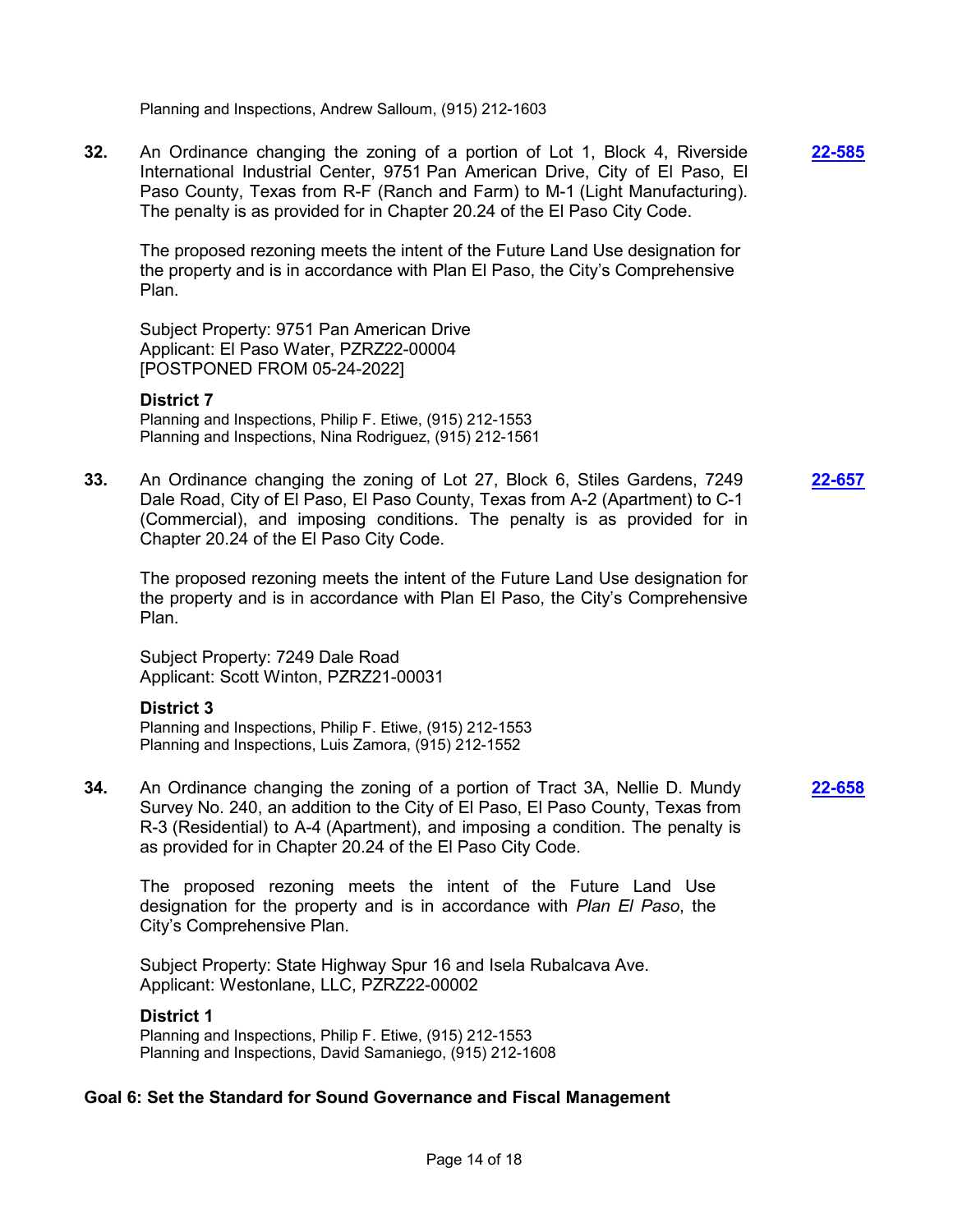**35.** An Ordinance authorizing the City Manager to execute a quitclaim (tax resale) deed conveying all right, title and interest in real property described as Lots Twenty-nine (29) and Thirty (30) in Block Two (2), Orchard Park Addition to the City of El Paso, El Paso County, Texas, to Figueroa Holdings, LLC (Figueroa), in accordance with Section 34.05 (h) of the Tax Code. This Deed is executed as a Corrected Tax Resale Deed, given and accepted in place of that deed executed by the City Manager, to Figueroa Holdings, LLC, so named in that instrument, dated September 14, 2018, and recorded in Ordinance Number 018848, in accordance with Section 34.05 (h) of the Tax Code. Said prior deed contained a clerical error in the property's legal description. This Deed corrects the error and confirms the deed described above, and it shall be effective as of and retroactive to September 14, 2018 for the following described real property: Lot Twenty-nine (29) and a portion of lot Thirty (30), (30 ft. on street, 116.6 ft. on the North, 44 ft. on the East, and 115 ft. on the South) 4255 sq. ft., in Block Two (2), Orchard Park Addition to the City of El Paso, El Paso County, Texas.

### **District 2**

Tax Office, Maria O. Pasillas, (915) 212-1737

# **REGULAR AGENDA - OTHER BUSINESS:**

### **Goal 3: Promote the Visual Image of El Paso**

| 36.                                                                                                             | Discussion and action on the proposed programs and projects for inclusion as<br>part of the Community Progress Bond.                                                                                                                          | 22-773 |
|-----------------------------------------------------------------------------------------------------------------|-----------------------------------------------------------------------------------------------------------------------------------------------------------------------------------------------------------------------------------------------|--------|
|                                                                                                                 | <b>All Districts</b><br>Capital Improvement Department, Yvette Hernandez, (915) 212-1860                                                                                                                                                      |        |
| 37.                                                                                                             | Discussion and action on the final draft of "Onward Alameda" Corridor Plan for<br>Alameda Avenue (SH-20) from downtown to the east side city limit.                                                                                           | 22-691 |
|                                                                                                                 | <b>Districts</b><br>Capital Improvement Department, Joaquin Rodriguez, (915) 212-328-8731                                                                                                                                                     |        |
| Goal 4: Enhance El Paso's Quality of Life through Recreational, Cultural and Educational<br><b>Environments</b> |                                                                                                                                                                                                                                               |        |
| 38.                                                                                                             | Discussion and action on a Resolution to establish City of El Paso Women's<br>Commission comprised of members from across the community, inclusive of all,<br>not a select or limited group, focused on Women's equality and protecting their | 22-699 |

#### **All Districts**

City Manager's Office, Tracey Jerome, (915) 212-1783

rights. [POSTPONED FROM 06-07-2022]

### **Goal 6: Set the Standard for Sound Governance and Fiscal Management**

**39.** Discussion and action on the Resolution that the City reviews and approves the **[22-736](http://elpasotexas.legistar.com/gateway.aspx?m=l&id=/matter.aspx?key=7199)**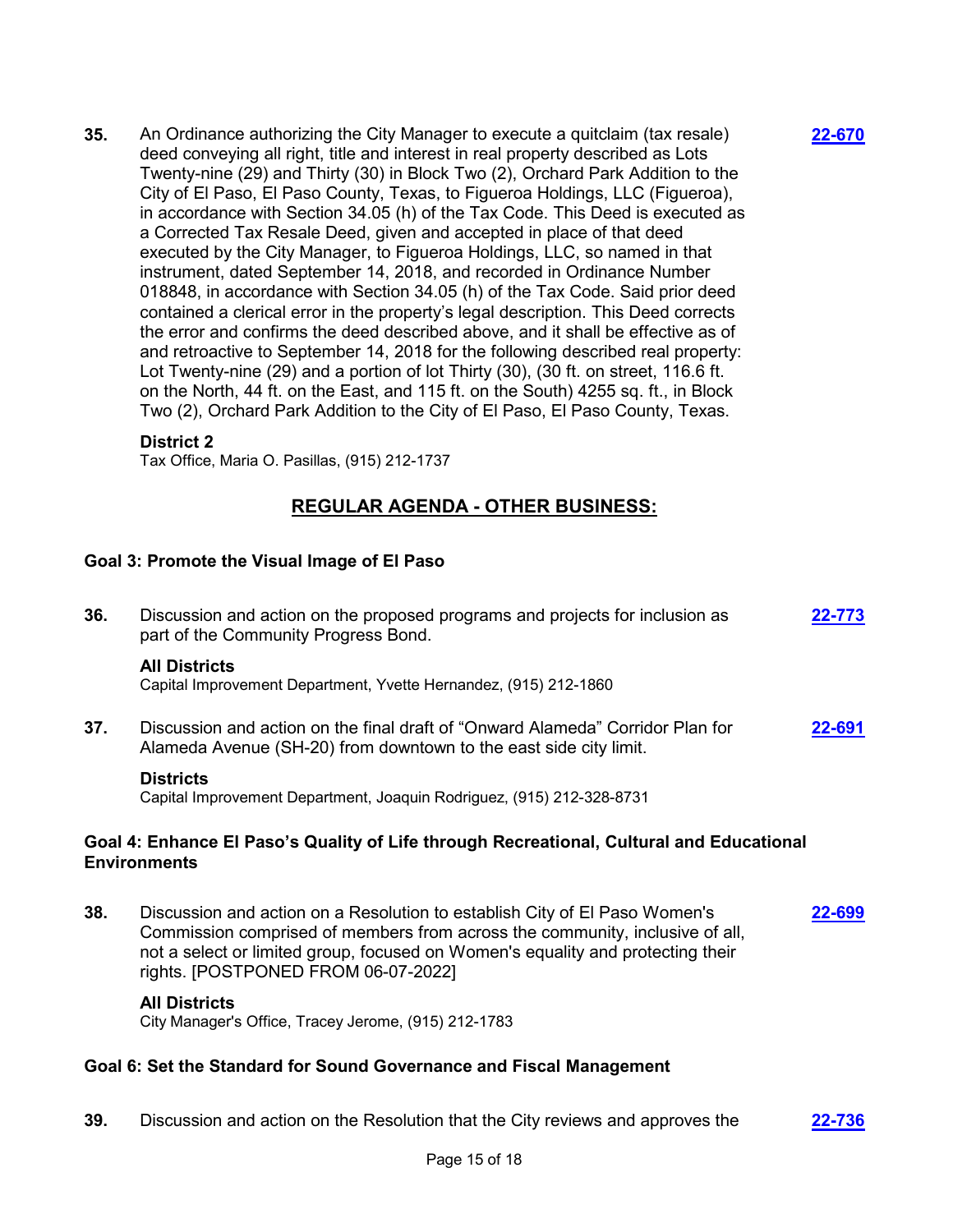|     | <b>EXECUTIVE SESSION</b><br>The following member of City Council will be present via video conference:                                                                                                                                                                                                                                                                      |               |
|-----|-----------------------------------------------------------------------------------------------------------------------------------------------------------------------------------------------------------------------------------------------------------------------------------------------------------------------------------------------------------------------------|---------------|
|     | <b>All Districts</b><br>Community and Human Development, Nicole Ferrini, (915) 212-1659<br>Community and Human Development, Nickole Rodriguez, (915) 212-1673                                                                                                                                                                                                               |               |
| 43. | Discussion and action on a Resolution approving recommendations, as set forth<br>in Exhibit A and Exhibit B, for the Neighborhood Improvement Program (NIP)<br>Round 5 projects funded under the 2012 Quality of Life (QOL) bond, and Round<br>4 Project Adjustment/Reallocations.                                                                                          | 22-751        |
|     | Goal 8: Nurture and Promote a Healthy, Sustainable Community                                                                                                                                                                                                                                                                                                                |               |
|     | <b>District 3</b><br>Capital Improvement Department, Yvette Hernandez, (915) 212-1860                                                                                                                                                                                                                                                                                       |               |
| 42. | Discussion and action that the City Council approves a deductive change order<br>in the amount of \$273,689.01 to Jordan Foster Construction, LLC for the<br>2018-1613R Hawkins Boulevard Reconstruction Contract. The City Manager, or<br>designee, is authorized to execute any documents and contract amendments<br>needed to carry out this action.                     | 22-764        |
|     | <b>District 3</b><br>Capital Improvement Department, Sam Rodriguez, (915) 212-1845<br>Purchasing and Strategic Sourcing, Claudia Garcia, (915) 212-1218                                                                                                                                                                                                                     |               |
| 41. | Discussion and action on Sunglow and Lockheed Median Improvements<br>Solicitation 2021-1339 Landscape Maintenance Agreement between the City of<br>El Paso ("City") and the Texas Department of Transportation to maintain<br>specified landscape improvements on the Lockheed Drive/Sunglow Way<br>Median Improvement project, located next to US 62/180 (Montana Avenue). | <u>22-692</u> |
|     | Goal 7: Enhance and Sustain El Paso's Infrastructure Network                                                                                                                                                                                                                                                                                                                |               |
|     | <b>All Districts</b><br>Office of Strategic Communications, Laura Cruz-Acosta, (915) 212-1071                                                                                                                                                                                                                                                                               |               |
| 40. | Presentation of, and discussion and action on, the recommendations of the Ad<br>Hoc Charter Advisory Committee.                                                                                                                                                                                                                                                             | 22-744        |
|     | <b>All Districts</b><br>City Manager's Office, Robert Cortinas, (915) 212-1067                                                                                                                                                                                                                                                                                              |               |
|     | issuance of the Unlimited Tax Bonds, Series 2022 by Paseo Del Este Municipal<br>Utility District No. 6 with the acknowledgement that the issuance of such bonds<br>does not constitute debt issuance by the City of El Paso.                                                                                                                                                |               |
|     |                                                                                                                                                                                                                                                                                                                                                                             |               |

# **Representative Peter Svarzbein**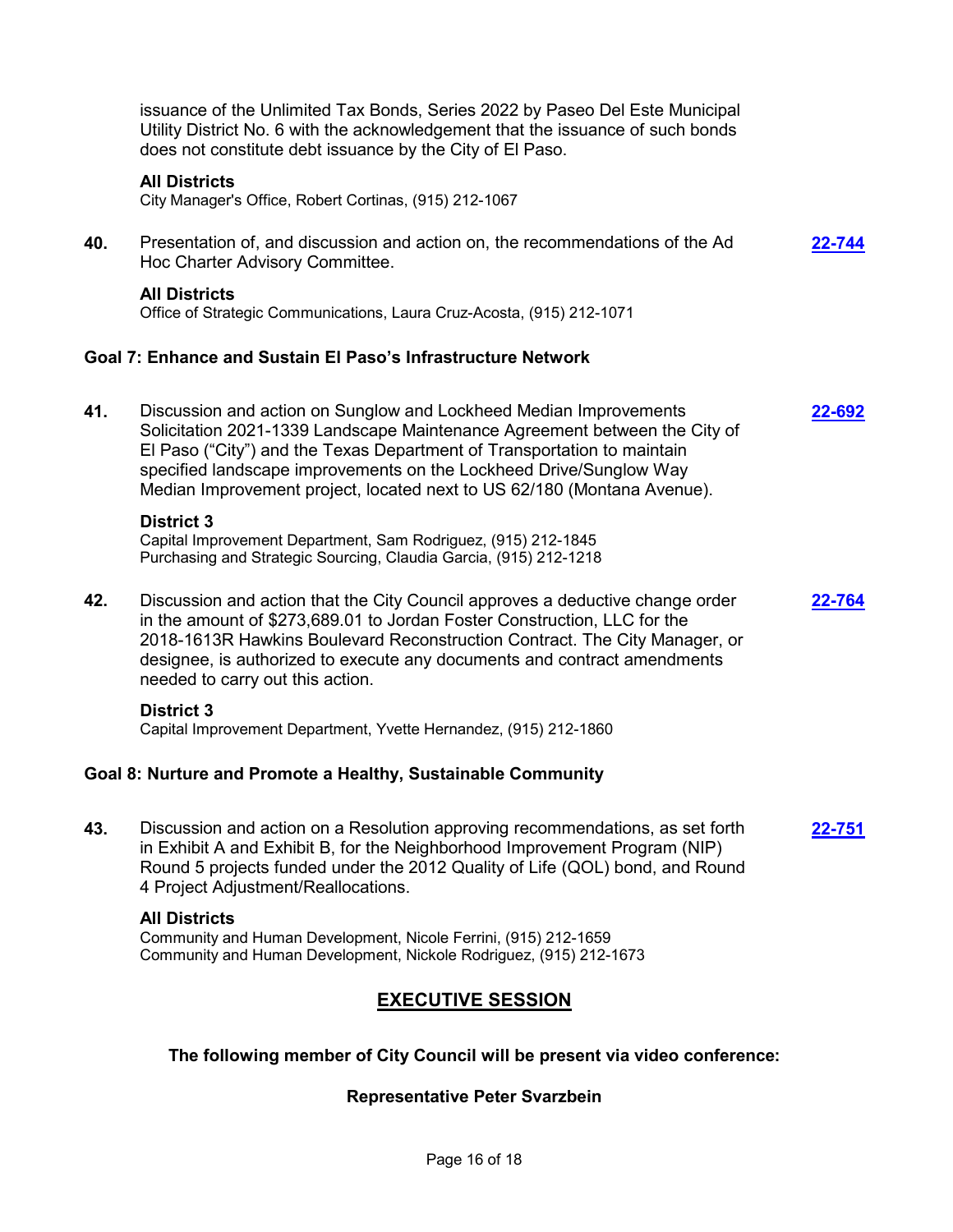The City Council of the City of El Paso may retire into EXECUTIVE SESSION pursuant to Section 3.5A of the El Paso City Charter and the Texas Government Code, Chapter 551, Subchapter D, to discuss any of the following: (The items listed below are matters of the sort routinely discussed in Executive Session, but the City Council of the City of El Paso may move to Executive Session any of the items on this agenda, consistent with the terms of the Open Meetings Act and the Rules of City Council.) The City Council will return to open session to take any final action and may also, at any time during the meeting, bring forward any of the following items for public discussion, as appropriate.

Section 551.071 CONSULTATION WITH ATTORNEY Section 551.072 DELIBERATION REGARDING REAL PROPERTY Section 551.073 DELIBERATION REGARDING PROSPECTIVE GIFTS Section 551.074 PERSONNEL MATTERS Section 551.076 DELIBERATION REGARDING SECURITY DEVICES OR SECURITY AUDITS Section 551.087 DELIBERATION REGARDING ECONOMIC DEVELOPMENT NEGOTIATIONS Section 551.089 DELIBERATION REGARDING SECURITY DEVICES OR SECURITY AUDITS; CLOSED MEETING

### **Goal 6: Set the Standard for Sound Governance and Fiscal Management**

### **Discussion and action on the following:**

| <b>EX1.</b> | Purchase, sale, exchange or value of real property located in Northeast El<br>Paso, Texas. Matter No. 21-1004-1393 (551.072)                                                             | 22-807 |
|-------------|------------------------------------------------------------------------------------------------------------------------------------------------------------------------------------------|--------|
|             | Economic and International Development, Elizabeth Triggs, (915) 212-0094                                                                                                                 |        |
| <b>EX2.</b> | Max Grossman Lawsuit v. City of El Paso; Texas Supreme Court, Case No.<br>21-1105. Matter No. 17-1001-171.001 (551.071)                                                                  | 22-829 |
|             | City Attorney's Office, Karla M. Nieman, (915) 212-0033                                                                                                                                  |        |
| <b>EX3.</b> | Daniel Tovar v. City of El Paso Cause No.: 2019DCV1249. Matter No.<br>19-1005-1751 (551.071)                                                                                             | 22-799 |
|             | City Attorney's Office, Michael K. Lasley, (915) 212-0033                                                                                                                                |        |
| <b>EX4.</b> | TGS Annual Gas Reliability Infrastructure Program ("GRIP") Application for<br>Annual Interim Rate Adjustment - RRC #00008972. Matter No. 22-1008-189<br>(551.071)                        | 22-801 |
|             | City Attorney's Office, Donald Davie, (915) 212-0033                                                                                                                                     |        |
| EX5.        | Discussion regarding the value and purchase/sale of real property managed by<br>the El Paso Water Utilities located in Central/East El Paso, Texas. Matter No.<br>21-1009-1122 (551.072) | 22-822 |
|             | Capital Improvement Department, Samuel Rodriguez, (915) 212-0065                                                                                                                         |        |
| EX6.        | Purchase, sale or value of real property located in West El Paso. Matter No.<br>20-1004-1140 (551.072)                                                                                   | 22-808 |